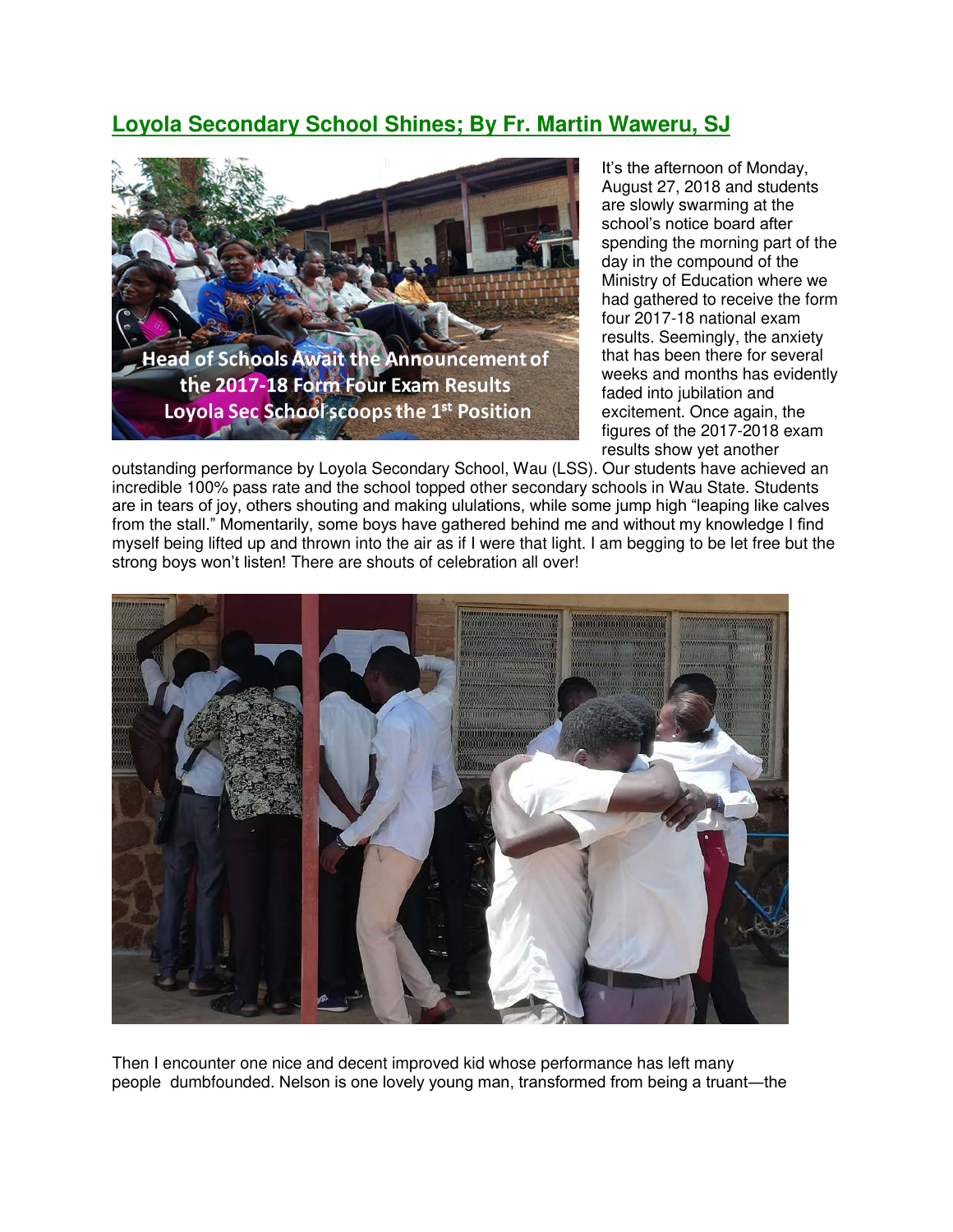reason behind being nicknamed "a business man" by his fellow students―to an active, responsible, optimistic young man. Nelson was a student who, previously and on many occasions, narrowly escaped being expelled. Surprisingly, he has beaten the odds; he is third overall in the school with a deservedly and timely average grade of 81.4% (A) and second in Christian Religious Education (CRE) scoring 94% (A+). Talking to him about his achievement gave me an impression of a Loyola alumnus (a matured South Sudanese citizen, for that matter) who has not only achieved academic success but one who is undeniably rooted into the indispensable centrality of faith that is key to Jesuit schools, and in particular here at LSS. This has been our desire: to build students in the true Ignatian way. His achievements and those of his colleagues probably give a better purview of the 2017-18 LSS results: English Language 70.3%, CRE 82.6%**,** Maths 84.8%, Physics 67%, Chemistry 67.7%, Biology 89.5%, Agriculture 70.1%, Additional Maths 73.8%, Geography 68.2%, History 74.3%, Commerce 79.6%, and English Literature 67.6%. Mathematics is the most improved subject followed by CRE.

When I asked how he felt about his outstanding performance, he spread his hands straight, and got the finger tips interlaced softly together and then his face lit up with a grin of confidence. He answered in a manner that proved that he had, without a doubt, assimilated the values of being in a Jesuit school in the midst of complex socio-political conflicts and struggles connected with them.

"I thank God for my results'' he said. "I have no word. I cannot believe that this is me. Even though I come from a very humble family and live in a devastated country, where there isn't too much hope, I have to thank Loyola because it is here that I have learnt that given the opportunity one can do very well. I worked hard even days before and during the exams. I used to wake up early, do other things before going to school. Then my father died just some weeks before starting the examination. But I could not stop working hard. I did this over and over again and I also prayed a lot. In doing these things I learned one thing: that I should always do good and never grow weary of doing good."



That last phrase drew my attention. It sounded familiar to St. Paul's letter to the Galatians. Paul writes, "And let us not grow weary of doing good, for in due season we will reap, if we do not give up" (Galatians 6:9).

The performance of students this year is the outcome of a continuous struggle, hopeful resilience, and faith in God's love. These are students who have recently (2016-17) watched their fathers and brothers being killed in cold blood, their sisters and mothers raped at gun point; but instead of losing hope, they stood up strong to face the many risks and challenges. Without ever wavering, they attended classes not far away from the zone of metal and gunpowder.

LSS stands on a hill and from every side of its slopes one sees abandoned houses, a vivid testimony of desperate moments through which the students have gone for a very long period of crisis and struggle. Nevertheless, within such a situation, LSS continues to excel. The students

come in and go, as noted by Noelle Fitzpatrick in the last news update: a "white ribbon of peace and hope." They have, with lots of courage, fought the battle against all odds and desperation. Our outstanding class of 2017-18 comprises of students who stayed behind and braved the harsh reality of accessing the school on less-walked footpaths and between-and-through abandoned homes.